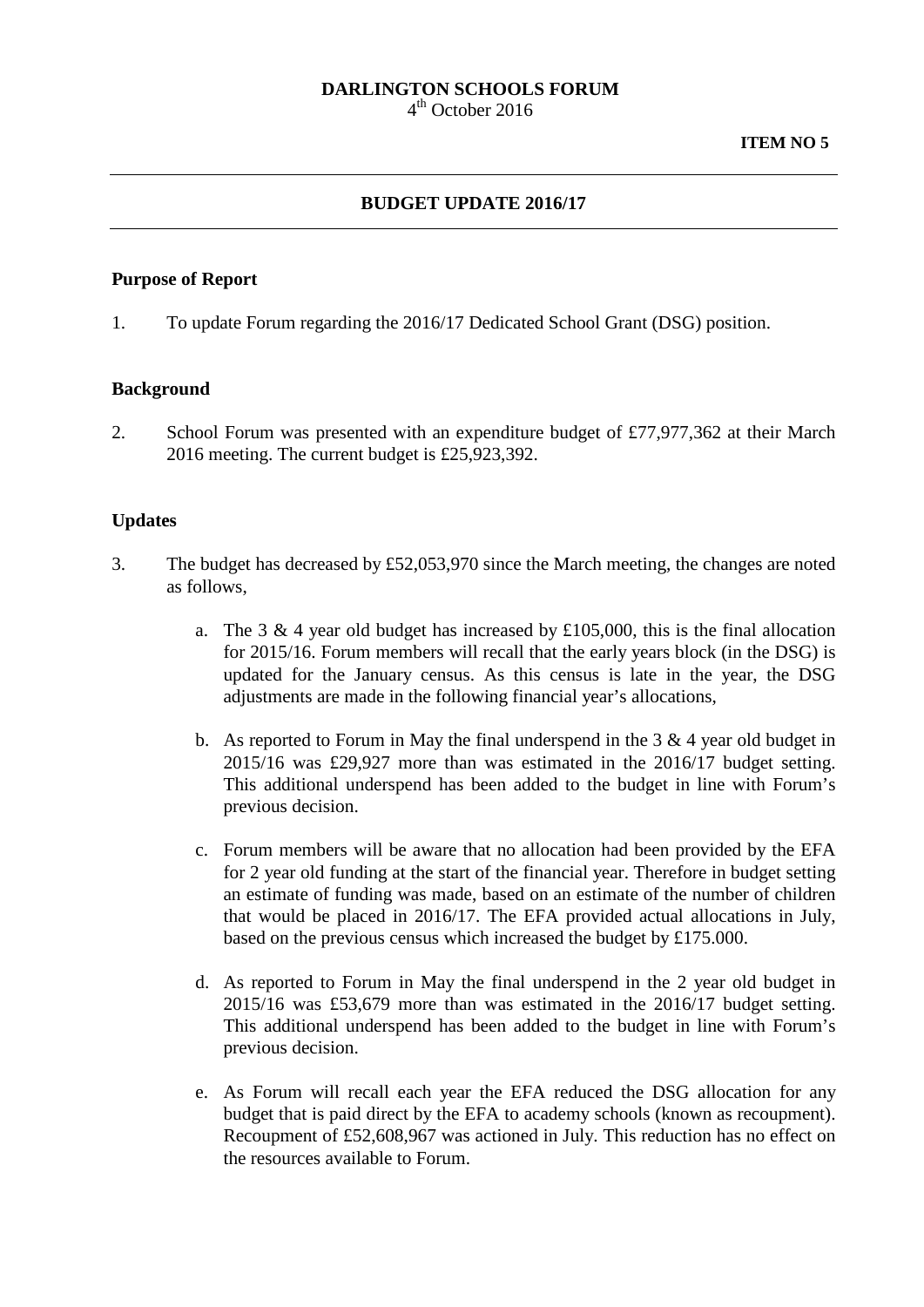- f. In line with EFA financial rules the budget for admissions cannot be increased year on year. The budget for admissions reported to Forum in March increased by £19,397 therefore the budget was incorrectly set at the start of the year. This budget has therefore been reduced, with the resource being added to the unallocated budget line.
- g. As reported to Forum in May the final underspend in the 2015/16 budget (after early years) was £190,476 more than was estimated in the 2016/17 budget setting. This additional underspend has been added to the contingency budget in line with Forum's previous decision.
- 4. Appendix 1 shows the current projected year end position regarding the 2016/17 budget. **As only one term has been completed within the 2016/17 financial year there are a number of projections included within the estimated year-end figures, which are subject to change dependent on the activity in the remaining terms**. The following paragraphs highlight the key budget issues currently identified.
- 5. School budget shares are expected to underspend by £124,062. This results from the EFA reducing the amount of funding that they recoup from the local authority DSG allocation for the amounts paid through the growth fund and for rates adjustments.
- 6. Individual Learning Support, Pupil Referral Unit, Beaumont Hill Academy, Marchbank School, Resource Bases, LAPP, Out of Area and Post 16 budgets. All of these budgets are projected to be on budget at the year end. As these budgets are demand led and only one terms payments have been made (and therefore the new academic years intake is unknown), it is difficult to project the year end position with accuracy, hence the reported nil variance. However Forum members should note that these budgets are subject to change dependent on the actual number of children placed during the autumn and spring terms.
- 7. School Transport is projected to be on target. At this stage of the year, no charges have as yet been made on the Forum funding (we are awaiting the summer terms charge) therefore again this projection is subject to change. The current projection is based on spending the full £140,000 in year allocation, which has underspent in previous years.
- 8. School Sport is projected to overspent by £14,547. This is because the payment for the 2015/16 financial year was not made before the end of March 16. As agreed by Forum all the unallocated underspend from 2015/16 is shown against high needs contingencies, this £14,547 spend will therefore come from that budget line. Forum has previously agreed that the 2015/16 funding is the final year that schools sports will be funded from Forum resources.
- 9. 3 & 4 year old nursery placements in schools and the PVI sector are both projected to be underspent based on payments to date. As with other budget areas the projections are subject to change dependent on the actual number of children in placements in the autumn and spring terms. The current projected underspends arise due to number of children in placements, the additional DSG received (£105k) and the carried forward underspend from 2015/16 (£115k)
- 10. As with 3 & 4 year old funding the 2 year old nursery budget is currently projected to be underspent. Again this is subject to change dependent on children in placements